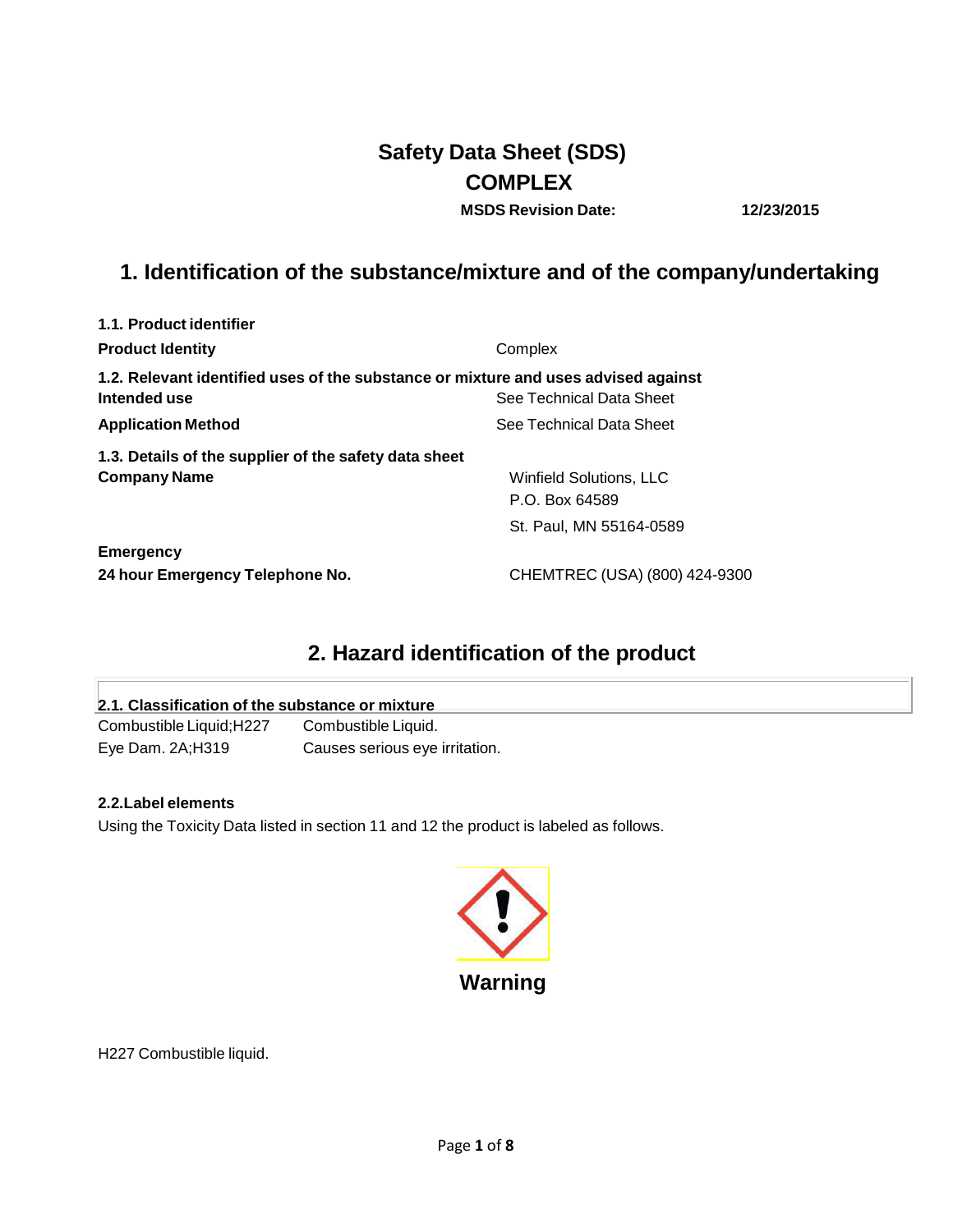H319 Causes serious eye irritation.

## **[Prevention]:**

P210 Keep away from heat / sparks / open flames / hot surfaces - No smoking.

P264 Wash thoroughly after handling.

P280 Wear protective gloves / eye protection / face protection.

## **[Response]:**

P305+351+338 IF IN EYES: Rinse continuously with water for several minutes. Remove contact lenses if present and easy to do – continue rinsing.

P337+313 If eye irritation persists: Get medical advice / attention.

## **[Storage]:**

P403+235 Store in a well ventilated place. Keep cool.

## **[Disposal]:**

P501 Dispose of contents / container in accordance with local / national regulations.

# **3. Composition/information on ingredients**

This product is labeled with the following GHS Classifications, as it contains substances that present a hazard within the meaning of the relevant State and Federal Hazardous Substances regulations. This product is a proprietary blend. In accordance with paragraph (i) of§ 1910.1200, the specific chemical identity and/or exact percentage (concentration) of composition has been withheld as a trade secret.

| Ingredient/Chemical Designations                                     | Weight % | <b>GHS Classification</b>                                         | <b>Notes</b> |
|----------------------------------------------------------------------|----------|-------------------------------------------------------------------|--------------|
| Proprietary Blend of Surfactants, Solvent, Base Oil and<br>∣ Diluent | 100      | Combustible Liquid H227<br>Skin Irrit. 3:H316<br>Eve Dam. 2A:H319 | [1] [2]      |

[1] Substance classified with a health or environmental hazard.

[2] Substance with a workplace exposure limit.

[3] PBT-substance or vPvB-substance.

## **4. First aid measures**

### **4.1. Description of first aid measures**

| General           | In all cases of doubt, or when symptoms persist, seek medical attention. Never give<br>anything by mouth to an unconscious person.                                                                                                        |
|-------------------|-------------------------------------------------------------------------------------------------------------------------------------------------------------------------------------------------------------------------------------------|
| <b>Inhalation</b> | Remove to fresh air, keep patient warm and at rest. If breathing is irregular or stopped, give<br>artificial respiration. If unconscious place in the recovery position and obtain immediate<br>medical attention. Give nothing by mouth. |
| <b>Eyes</b>       | Irrigate copiously with clean fresh water for at least 10 minutes, holding the eyelids apart<br>and seek medical attention.                                                                                                               |
| <b>Skin</b>       | Remove contaminated clothing. Wash skin thoroughly with soap and water or use a<br>recognized skin cleanser. Do NOT use solvents or thinners.                                                                                             |
| Ingestion         | If accidentally swallowed obtain immediate medical attention. Keep at rest. Do NOT induce<br>vomiting.                                                                                                                                    |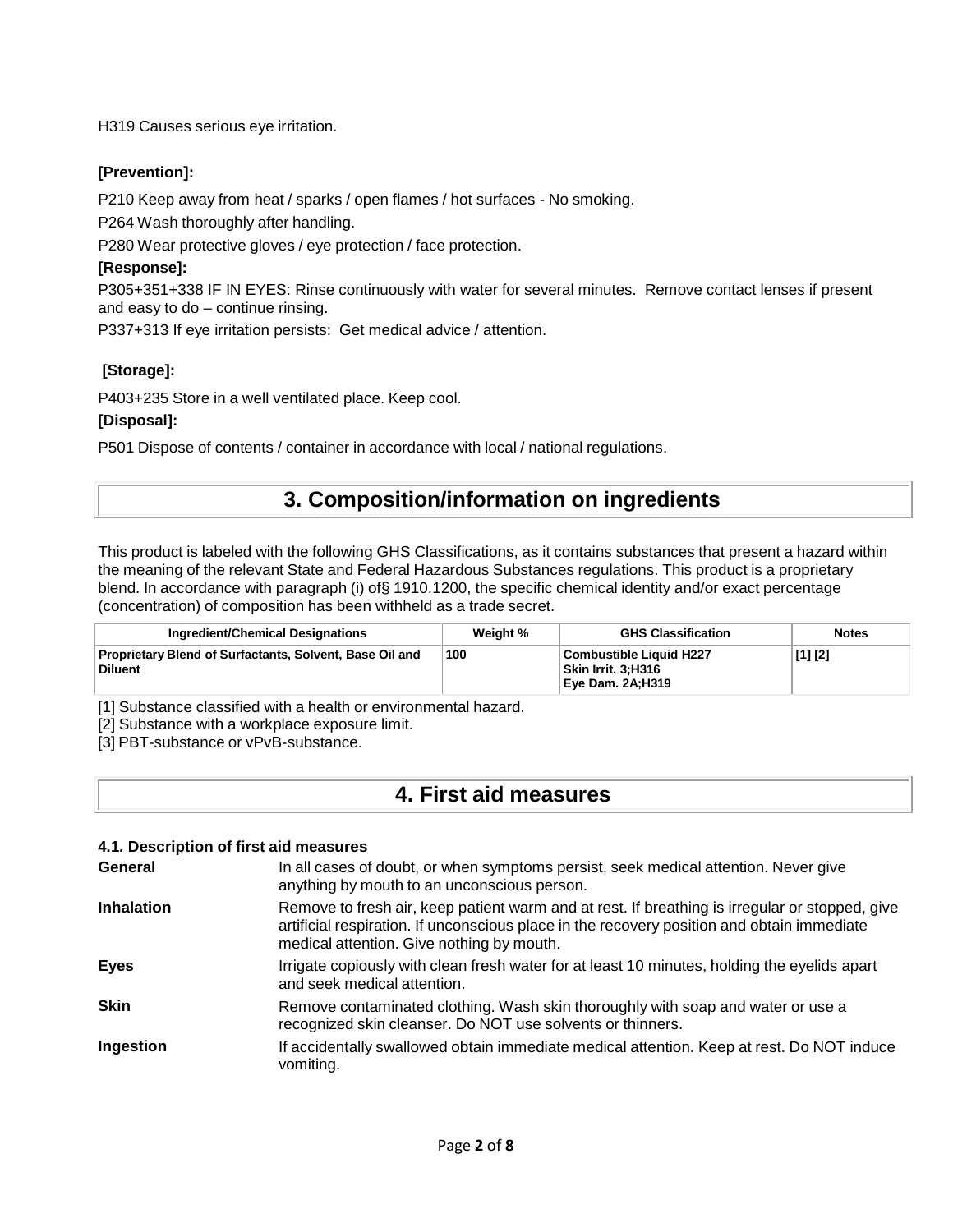## **4.2. Most important symptoms and effects, both acute and delayed**

| No adverse symptoms or effects anticipated under normal handling conditions See section<br>2 for further details. |
|-------------------------------------------------------------------------------------------------------------------|
| Causes serious eye irritation.                                                                                    |
| Causes mild skin irritation. (Not adopted by US OSHA)                                                             |
|                                                                                                                   |

## **5. Fire-fighting measures**

## **5.1. Extinguishing media**

Recommended extinguishing media; alcohol resistant foam,  $CO<sup>2</sup>$ , powder, water spray. Do not use; water jet.

## **5.2. Special hazards arising from the substance or mixture**

Combustion may yield smoke, carbon monoxide, and other products of incomplete combustion. Oxides of sulfur, nitrogen or phosphorus may also be formed.

Keep away from heat / sparks / open flames / hot surfaces - No smoking.

## **5.3. Advice for fire-fighters**

Evacuate area. Prevent contamination from run-off of adjacent areas, streams, drinking water and sewers. Do not flush down sewers or other drainage systems. Exposed firefighters must wear standard protective equipment and in enclosed areas self-contained breathing apparatus. Use water-spray to cool fire exposed surfaces and personnel

## **6. Accidental release measures**

## **6.1. Personal precautions, protective equipment and emergency procedures**

Keep all sources of ignition away from spill/release. In case of a major spill or spillage in a confined space evacuate the area and check vapor levels.

### **6.2. Environmental precautions**

Do not allow spills to enter drains or watercourses.

### **6.3. Methods and material for containment and cleaning up**

Ventilate the area and avoid breathing vapors or mists. Take the personal protective measures listed in section 8. Contain and absorb spillage with non-combustible materials e.g. sand, earth, and vermiculite. Place in closed containers outside buildings and dispose of according to the Waste Regulations. (See section 13). Clean, preferably with a detergent. Do not use solvents. Do not allow spills to enter drains or watercourses. If drains, sewers, streams or lakes are contaminated, inform the local water company immediately. In the case of contamination of rivers, streams or lakes the Environmental Protection Agency should also be informed.

## **7. Handling and storage**

## **7.1. Precautions for safe handling**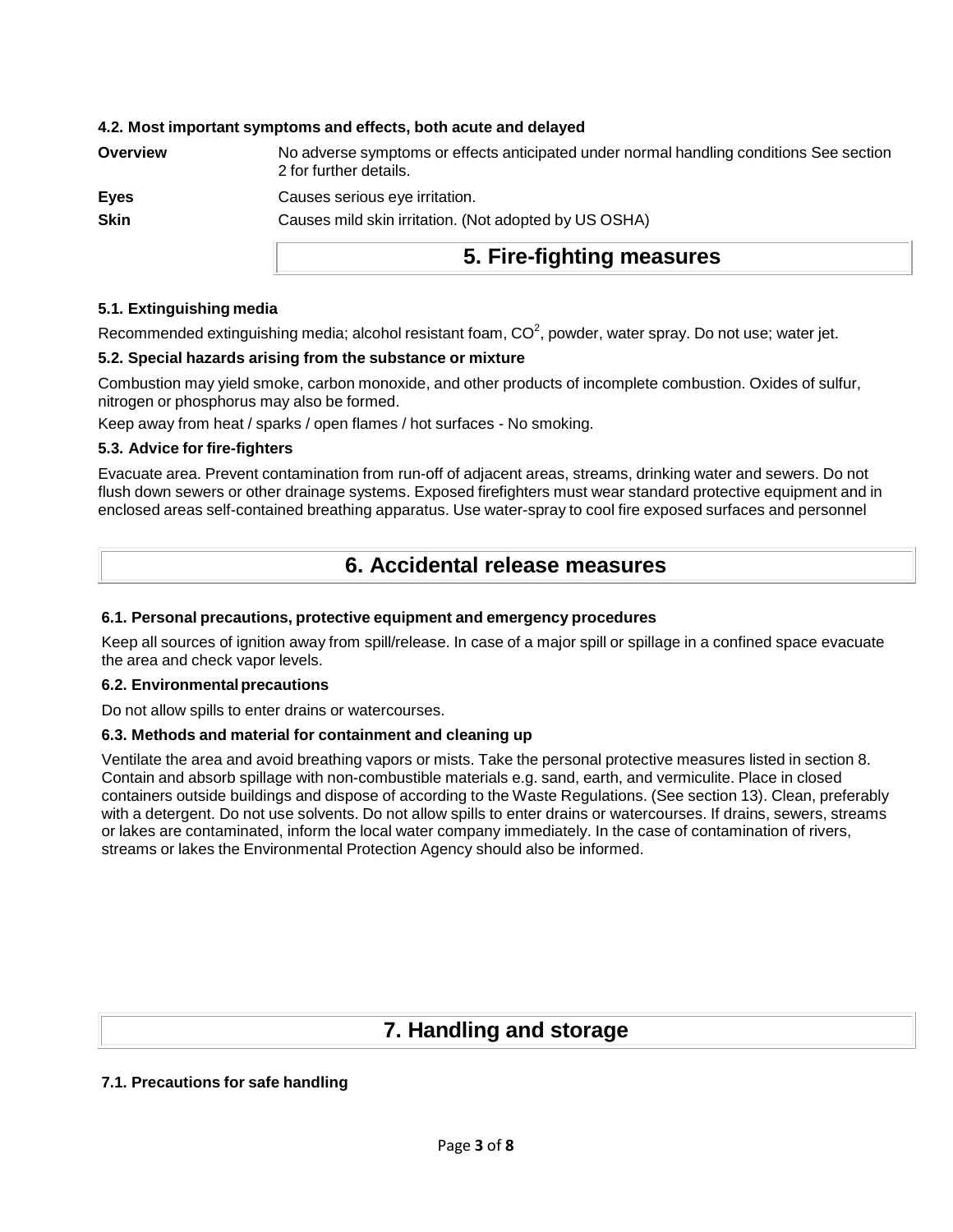Do not get in eyes on skin or on clothing. Do not breathe vapors or mists. Keep container closed. Use only with adequate ventilation. Use good personal hygiene practices. Wash hands before eating, drinking, smoking. Remove contaminated clothing and clean before re-use. Destroy contaminated belts and shoes and other items that cannot be decontaminated.

See section 2 for further details. - [Prevention]:

## **7.2. Conditions for safe storage, including any incompatibilities**

Store in tightly closed containers in dry, well-ventilated area away from excessive heat and incompatibles.

Incompatible materials: Oxidizing agents, Strong Acids, Strong Bases

See section 2 for further details. - [Storage]:

## **7.3. Specific end use(s)**

See Technical Data Sheet

## **8. Exposure controls and personal protection**

## **8.1. Control parameters**

## **Exposure**

This product contains the following ingredients (at greater than 0.1%) with established limits for exposure under OSHA, ACGIH and or NIOSH.

| CAS No.                                                        | Inaredient   | Source                                               | Value |
|----------------------------------------------------------------|--------------|------------------------------------------------------|-------|
| Petroleum distillates - Base Oil<br>Proprietary<br>Unspecified | <b>OSHA</b>  | $\vert$ TWA: 5 mg/m <sup>3</sup> 8 hours.            |       |
|                                                                | ACGIH        | TWA: 5 mg/m3 STEL:10 mg/m3 as Oil Mist, if Generated |       |
|                                                                | <b>NIOSH</b> | <b>No Established Limit</b>                          |       |

## **Carcinogen Data**

This product contains no ingredients that are suspected of being or known to be a carcinogen under OSHA, NTP or IARC (at appreciable concentrations).

### **8.2. Exposure controls**

| <b>Respiratory</b>          | If workers are exposed to concentrations above the exposure limit they must use the<br>appropriate, certified respirators.                                                                                                                                                                                                             |
|-----------------------------|----------------------------------------------------------------------------------------------------------------------------------------------------------------------------------------------------------------------------------------------------------------------------------------------------------------------------------------|
| <b>Eyes</b>                 | Wear safety eyewear, e.g. safety spectacles, goggles or visors to protect against the<br>splash of liquids.                                                                                                                                                                                                                            |
| <b>Skin</b>                 | Overalls which cover the body, arms and legs should be worn. Skin should not be exposed.<br>All parts of the body should be washed after contact.                                                                                                                                                                                      |
| <b>Engineering Controls</b> | Provide adequate ventilation. Where reasonably practicable this should be achieved by the<br>use of local exhaust ventilation and good general extraction. If these are not sufficient to<br>maintain concentrations of particulates and any vapor below occupational exposure limits<br>suitable respiratory protection must be worn. |
| <b>Other Work Practices</b> | See Technical Data Sheet                                                                                                                                                                                                                                                                                                               |

See section 2 for further details. - [Prevention]:

# **9. Physical and chemical properties**

**Appearance** Cloudy Off White Liquid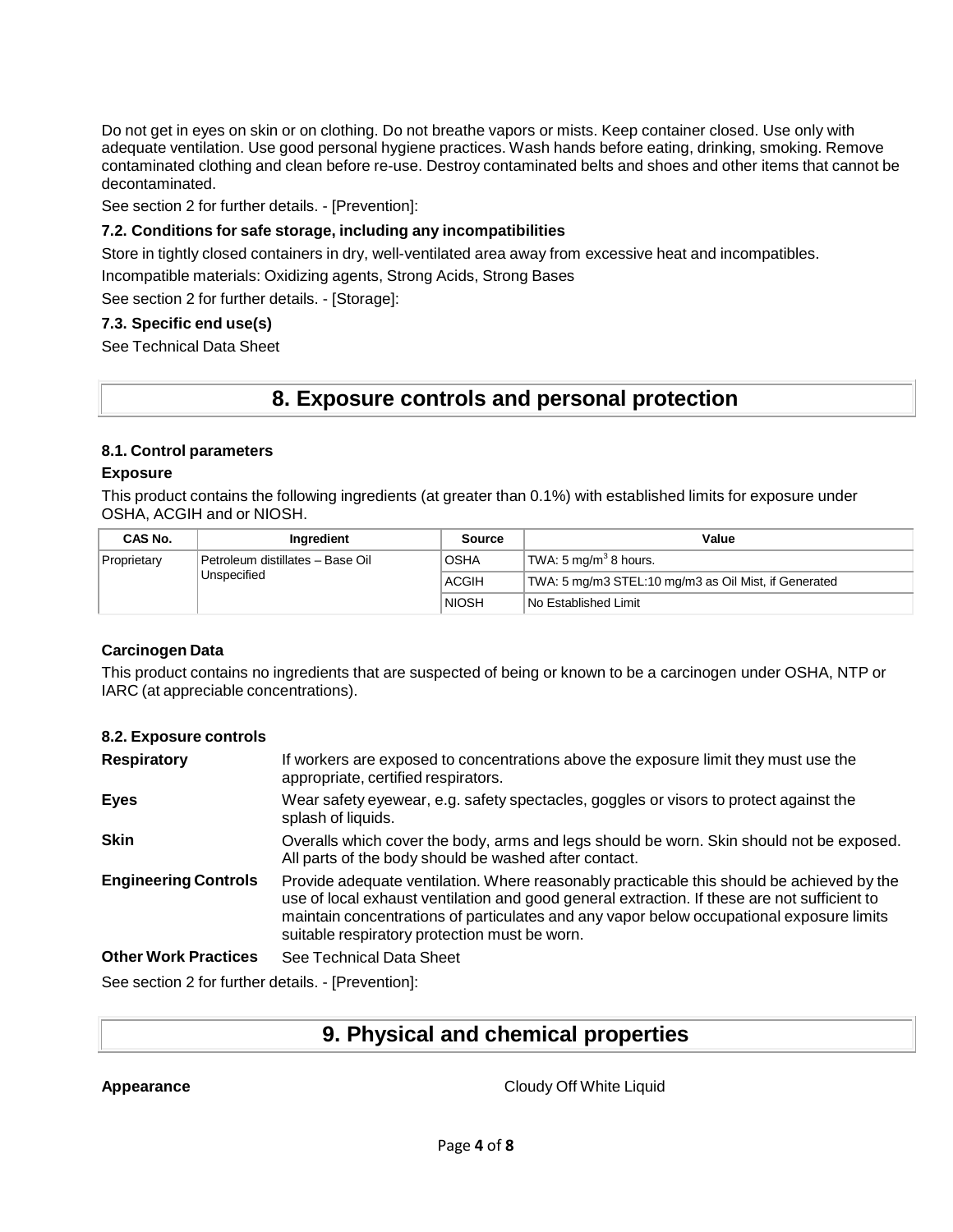| Odor                                                                   | solvent odor                               |
|------------------------------------------------------------------------|--------------------------------------------|
| <b>Odor threshold</b>                                                  | Not Measured                               |
| pH                                                                     | 8 - 9 (5% AQUEOUS DILUTION)                |
| Melting point / freezing point (°C)                                    | Not Measured                               |
| Initial boiling point and boiling range (°C)                           | Not Measured                               |
| <b>Flash Point</b>                                                     | 88 (C) 190.4 (F) SETA FLASH CLOSED CUP     |
| Evaporation rate (Ether = $1$ )                                        | Not Measured                               |
| Flammability (solid, gas)                                              | Not Applicable                             |
| Upper/lower flammability or explosive limits                           | Lower Explosive Limit: Not Measured        |
|                                                                        | <b>Upper Explosive Limit: Not Measured</b> |
| Vapor pressure (Pa)                                                    | Not Measured                               |
| <b>Vapor Density</b>                                                   | Not Measured                               |
| <b>Specific Gravity</b>                                                | $0.98 - 1.01 @ 20C$                        |
| <b>Solubility in Water</b>                                             | Not Measured                               |
| Partition coefficient n-octanol/water (Log Kow)                        | Not Measured                               |
| Auto-ignition temperature (°C)                                         | Not Measured                               |
| <b>Decomposition temperature</b>                                       | Not Measured                               |
| <b>Viscosity (cSt)</b>                                                 | Not Measured                               |
| VOC%                                                                   | Not Measured                               |
| 9.2. Other information                                                 |                                            |
| DMSO extract by IP346: Less than 3.0 wt % (mineral oil component only) |                                            |
|                                                                        |                                            |

# **10. Stability and reactivity**

## **10.1. Reactivity** Not chemically reactive **10.2. Chemical stability** Stable under normal ambient and anticipated conditions of use. **10.3. Possibility of hazardous reactions** Hazardous reactions not anticipated. **10.4. Conditions to avoid** Extended exposure to high temperatures can cause decomposition. Avoid all possible sources of ignition.

## **10.5. Incompatible materials**

Oxidizing agents, Strong Acids, Strong Bases

## **10.6. Hazardous decomposition products**

Not anticipated under normal conditions of use.

# **11. Toxicological information**

## **Acute toxicity**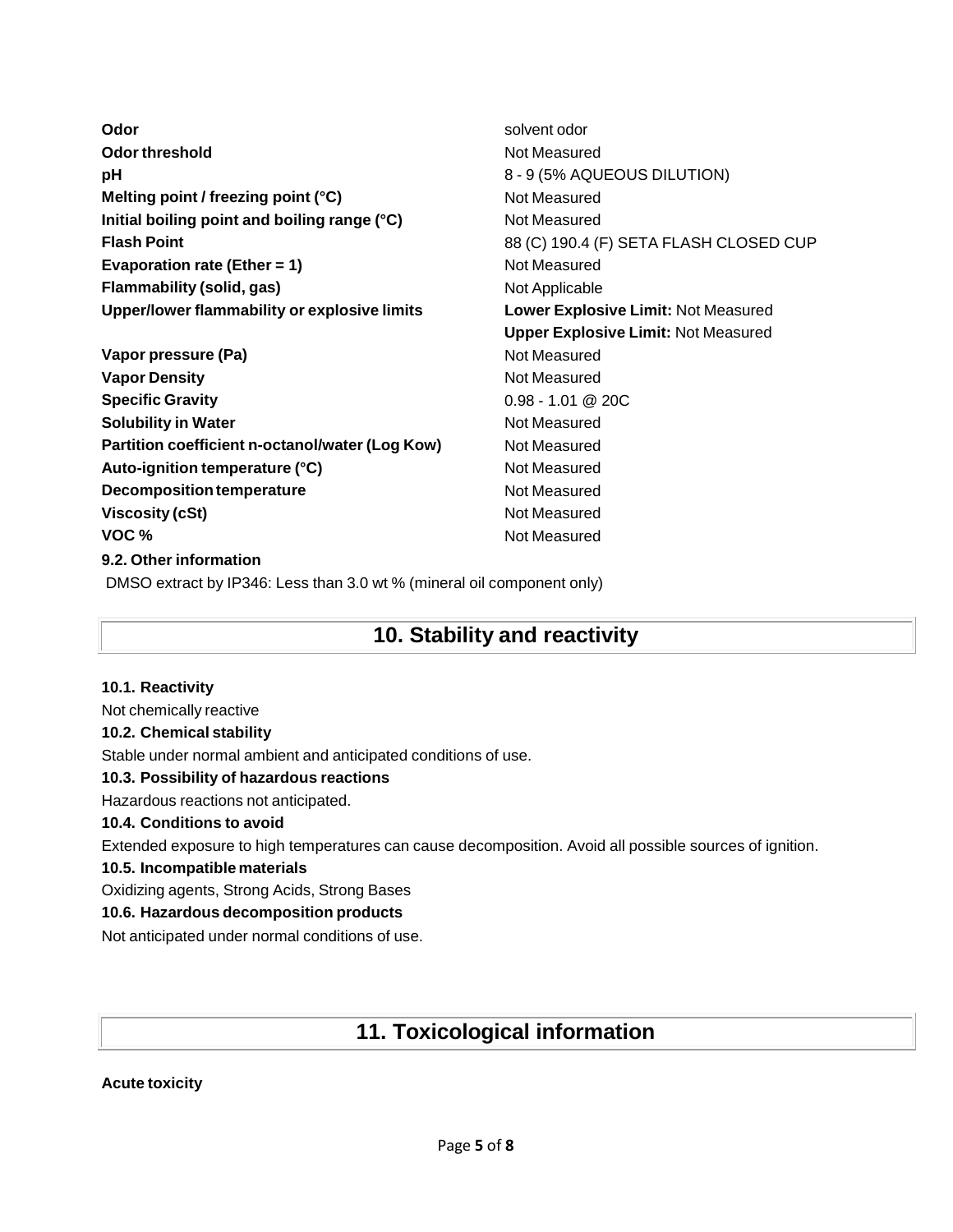## ATE (Acute Toxicity Estimate)

| <b>Product</b> | Oral LD50,<br>mg/kg       | Skin LD50,<br>mg/kg       | <b>Inhalation</b><br>Vapour LC50,<br>ma/L/4hr | <b>Inhalation</b><br>Dust/Mist LC50.<br>ma/L/4hr |
|----------------|---------------------------|---------------------------|-----------------------------------------------|--------------------------------------------------|
| AU-372         | >5.000.00<br>Category: NA | >5.000.00<br>Category: NA | <sup>1</sup> No data available                | No data<br>available                             |

| Item                                                           | Category | <b>Hazard</b>                                            |
|----------------------------------------------------------------|----------|----------------------------------------------------------|
| Acute Toxicity (mouth)                                         |          | Not Applicable                                           |
| Acute Toxicity (skin)                                          |          | Not Applicable                                           |
| Acute Toxicity (inhalation)                                    |          | Not Applicable                                           |
| Skin corrosion/irritation                                      | 3        | Causes mild skin irritation. (Not adopted by US<br>OSHA) |
| Eye damage/irritation                                          | 2A       | Causes serious eye irritation.                           |
| Sensitization (respiratory)                                    | ---      | Not Applicable                                           |
| Sensitization (skin)                                           |          | Not Applicable                                           |
| Germ toxicity                                                  |          | Not Applicable                                           |
| Carcinogenicity                                                |          | Not Applicable                                           |
| <b>Reproductive Toxicity</b>                                   |          | Not Applicable                                           |
| Specific target organ systemic toxicity<br>(single exposure)   |          | Not Applicable                                           |
| Specific target organ systemic Toxicity<br>(repeated exposure) |          | Not Applicable                                           |
| Aspiration hazard                                              |          | Not Applicable                                           |

# **12. Ecological information**

## **12.1. Toxicity**

No additional information provided for this product.

## **12.2. Persistence and degradability**

There is no data available on the preparation itself.

### **12.3. Bioaccumulative potential**

Not Measured

**12.4. Mobility in soil**

No data available

## **12.5. Results of PBT and vPvB assessment**

This product contains no PBT/vPvB chemicals.

## **12.6. Other adverse effects**

No data available

## **13. Disposal considerations**

## **13.1. Waste treatment methods**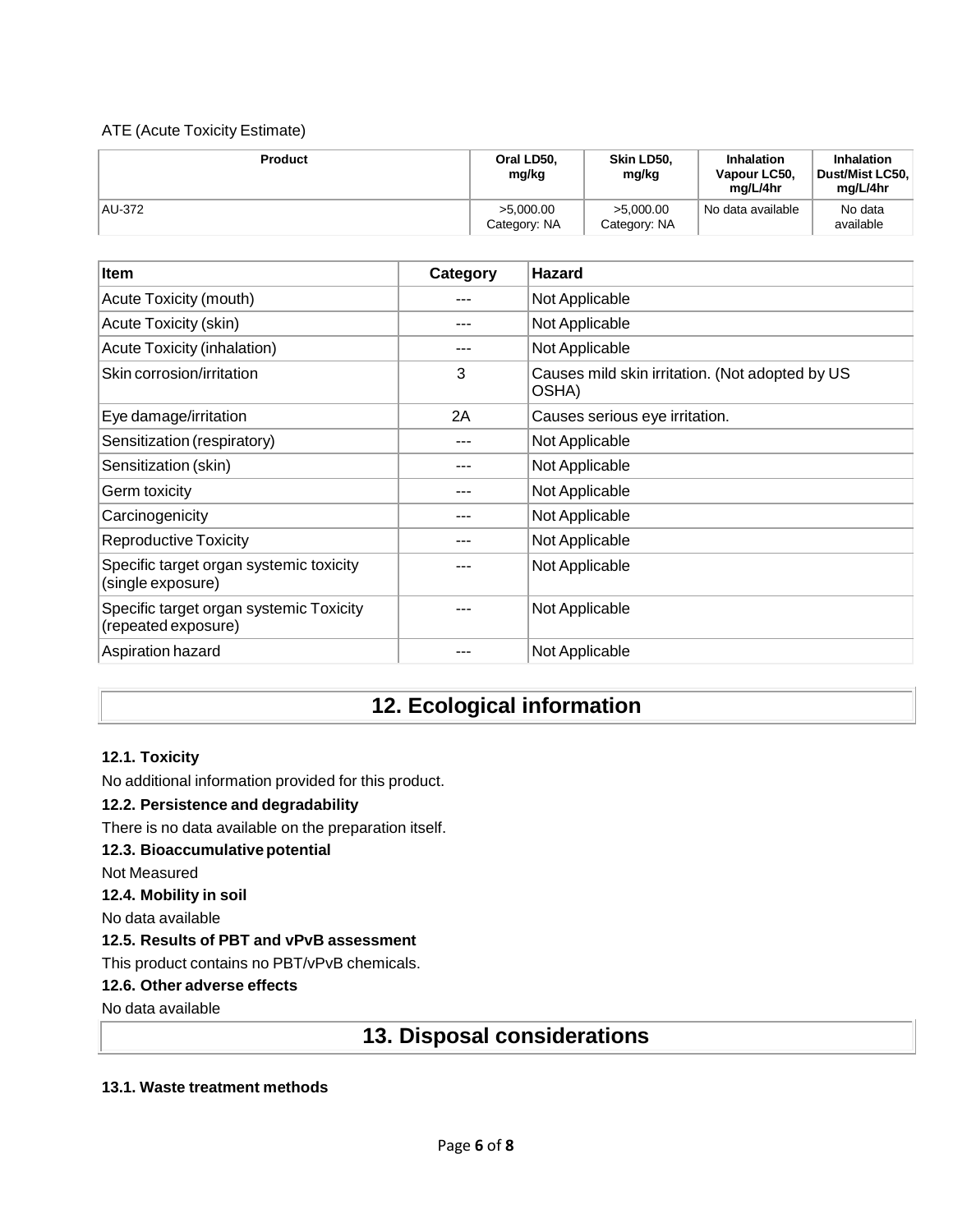Do not allow into drains or water courses. Wastes and emptied containers should be disposed of in accordance with regulations made under the Control of Pollution Act and the Environmental Protection Act. Using information provided in this data sheet advice should be obtained from the Waste Regulation Authority, whether the special waste regulations apply. Dispose of contents in accordance with local and national regulations.

## **14. Transport information**

**DOT Proper shipping name** NA1993, Combustible Liquid, N.O.S. (contains Aromatic Naphtha), PG III DOT: Only Regulated in Bulk Containers (>119 gallons) **DOT Hazard Class Combustible liquid Combustible liquid DOT** Packing group III **DOT Label** Placard Bulk **IMDG Proper Shipping Name Not Regulated IMDG Hazard Class Not Applicable Not Applicable IMDG Packing Group** Not Applicable **IMDG Marine Pollutant:** no

**ICAO/IATA** See bill of lading

# **15. Regulatory information**

| <b>Regulatory Overview</b>                          | The regulatory data in Section 15 is not intended to be all-inclusive, only selected<br>regulations are represented.                                      |
|-----------------------------------------------------|-----------------------------------------------------------------------------------------------------------------------------------------------------------|
| <b>Toxic Substance</b><br><b>Control Act (TSCA)</b> | All ingredients of this product are listed on the TSCA (Toxic Substance Control Act)<br>Inventory or are not required to be listed on the TSCA Inventory. |
| <b>WHMIS Classification</b>                         | <b>B3 D2B</b>                                                                                                                                             |
| <b>US EPA Tier II Hazards</b>                       | <b>Fire: Yes</b>                                                                                                                                          |

**Sudden Release of Pressure:** No

**Reactive:** No

**Immediate (Acute):** Yes

**Delayed (Chronic):** No

### **EPCRA 311/312 Chemicals and RQs (lbs) (>0.1%) :**

Diethanolamine ( 100.00)

**EPCRA 302 Extremely Hazardous (>0.1%):**

To the best of our knowledge, there are no chemicals at levels which require reporting under this statute.

## **EPCRA 313 Toxic Chemicals (>.1%) :**

Diethanolamine (<1.0%)

### **Proposition 65 - Carcinogens (>0.0%):**

1,4-dioxane

Diethanolamine